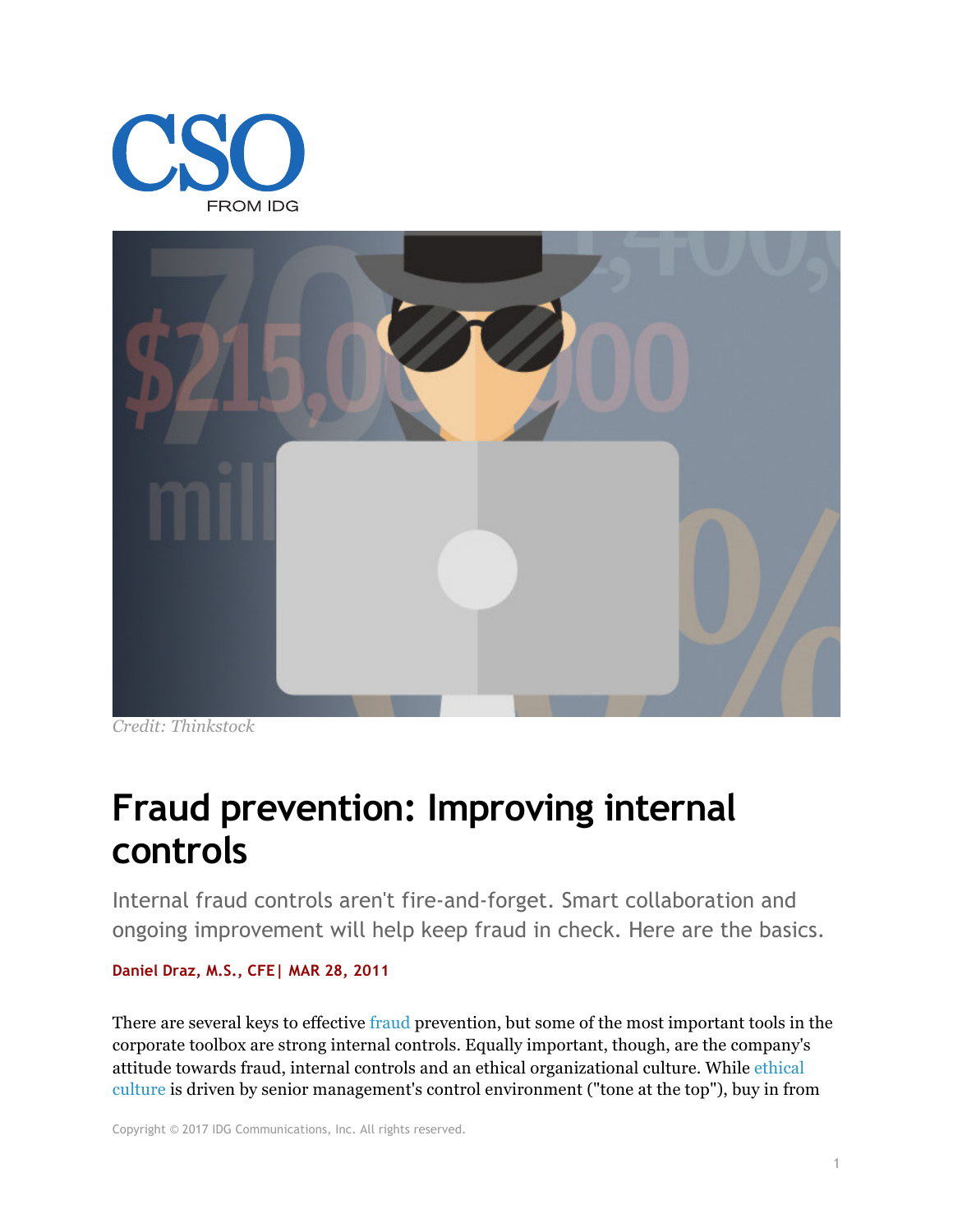the company's Board of Directors and Audit Committee are also essential in promoting an ethical and transparent environment.

The focus of this article is on strengthening internal controls. According to the Committee of Sponsoring Organizations (COSO),

Internal control is broadly defined as a process, effected by an entity's board of directors, management and other personnel, designed to provide reasonable assurance regarding the achievement of objectives in the following categories: effectiveness and efficiency of operations, reliability of financial reporting and compliance with applicable laws and regulations.

Internal controls should not be thought of as "static." They are a dynamic and fluid set of tools that evolve over time as the business, technology and fraud environment changes in response to competition, industry practices, legislation, regulation and current economic conditions.

While no company, even with the strongest internal controls, is immune from fraud, strengthening internal control policies, processes and procedures definitely makes companies a less attractive target to both internal and external criminals seeking to exploit internal control weaknesses.

Strengthening internal controls is seldom accomplished by enhancing one process; rather it involves a comprehensive review of the risks faced, the existing internal controls already in place and their adequacy in preventing fraud from occurring. An internal control review may be conducted corporate-wide or on a location by location basis, or broken down to the individual business unit level. Generally, a review of this nature involves an in depth examination of people, processes and technology. However, there are other intangibles your organization cannot afford to overlook.

# **Audit interaction**

The first part of strengthening internal controls involves changing the attitude some employees have towards auditors. While it is easy to view auditors as the police department's "Internal Affairs" group — whose sole responsibility it is to ferret out wrongdoing, identifying employees who are breaking the rules — personal and professional success is to be had by viewing auditors as key partners and allies in the battle against fraud. This is further reinforced as the auditor's role ensures that he or she is always at the forefront of corporate policies, practices, procedures, technology, new products and services, making auditors a valuable source of corporate information.

Secondly, part of strengthening internal controls is simply a matter of defining, or clarifying, ownership roles and responsibilities.

A common misperception among corporate employees is that internal controls are solely the responsibility of the company's Audit Department. While internal auditors measure the effectiveness of internal control through their efforts, they don't generally assume ownership.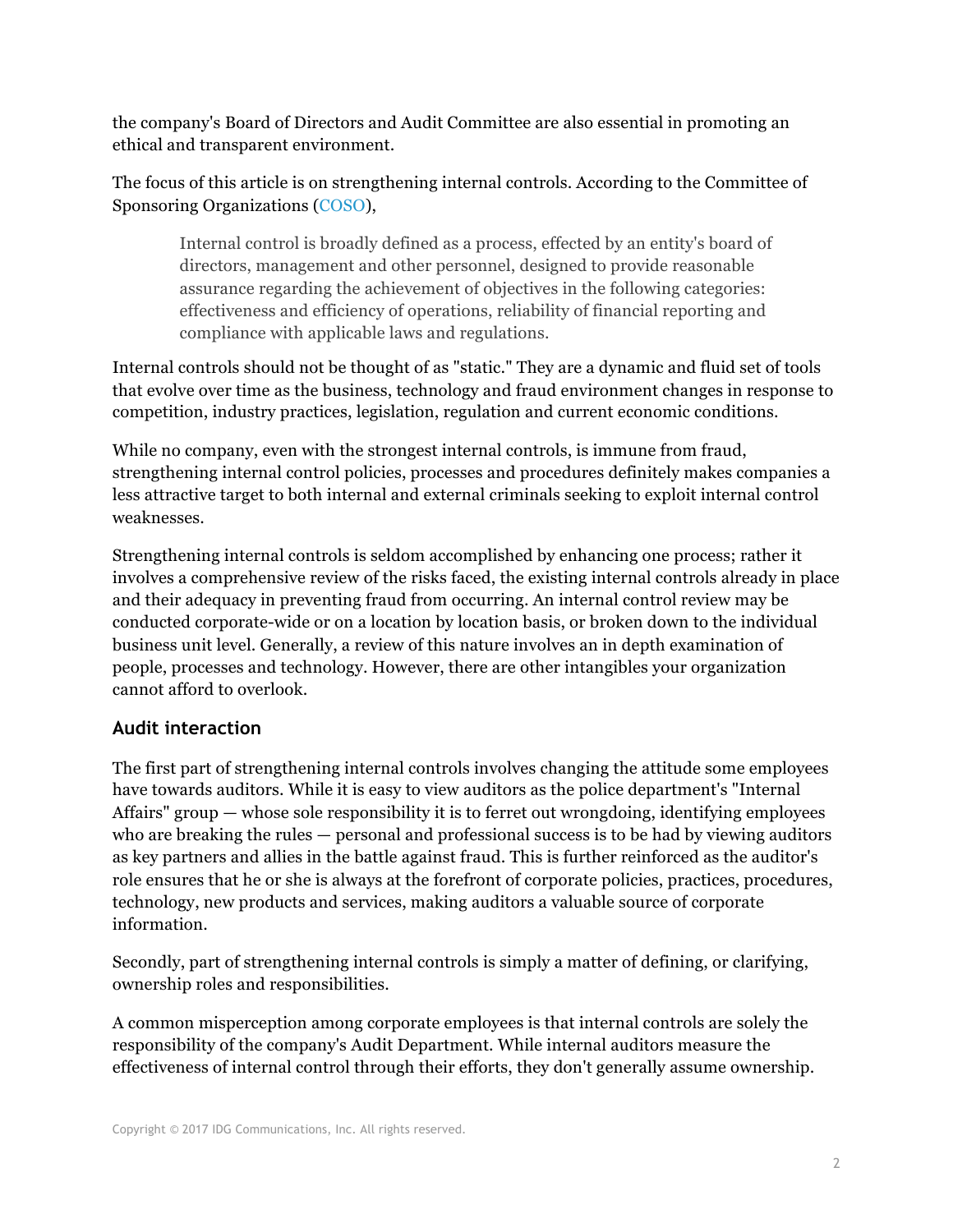They assess whether the controls are properly designed, implemented and working effectively and make recommendations on how to improve internal control.

According to the Institute of Internal Auditors (IIA), "responsibility for the system of internal control within a typical organization is a shared responsibility among all the executives, with leadership normally provided by the CFO."

Companies with strong internal controls (policies, processes and procedures) view the process holistically and find a team approach valuable. An effective team environment encompasses members from a variety of different business units and disciplines and may include representatives from: Human Resources, Compliance, Investigations, Audit, General Counsel's Office, Senior Management, and Security (Information and Physical).

> *Strengthening internal controls is seldom accomplished by enhancing one process; rather it involves a comprehensive review of the risks faced, the existing internal controls already in place and their adequacy in preventing fraud from occurring.*

To manage the process effectively, individual departments work together in an interactive manner. Working together increases issue awareness, strengthens communication, reduces opportunity for fraud and ensures a more comprehensive and robust internal control process.

Failure to work together may have consequences as indicated by this example:

A finance company utilizing more of an individually owned internal control process discovered an employee theft. Before making other key stakeholders aware of the theft, the department immediately acted on the information and confronted the suspect employee. While the employee ultimately admitted to the theft as was known at the time, the failure to bring other departments into the equation had significant long term impact. Post-investigation research and forensic analysis ultimately determined that the employee was part of an organized ring. Not only were funds stolen, but so was personally identifiable information (PII) which may have been used to commit identity theft outside the corporation. While the investigation should have been driven exclusively by the investigations department, the magnitude and scope of the operation would have been identified earlier had the appropriate individuals been involved at the outset of the incident under a uniform internal control group with clear lines of responsibility and authority.

So, the question is: what are the best practices used to get people to cooperate in a group like this? While it would be easy to say that there's a best practice standard for getting different managers, executives and business unit leaders to the table to agree on internal control protocols, ownership and responsibilities, unfortunately given the differing cultures and operating dynamics in each company, there isn't a "one size fits all" solution that is going to work uniformly for every company.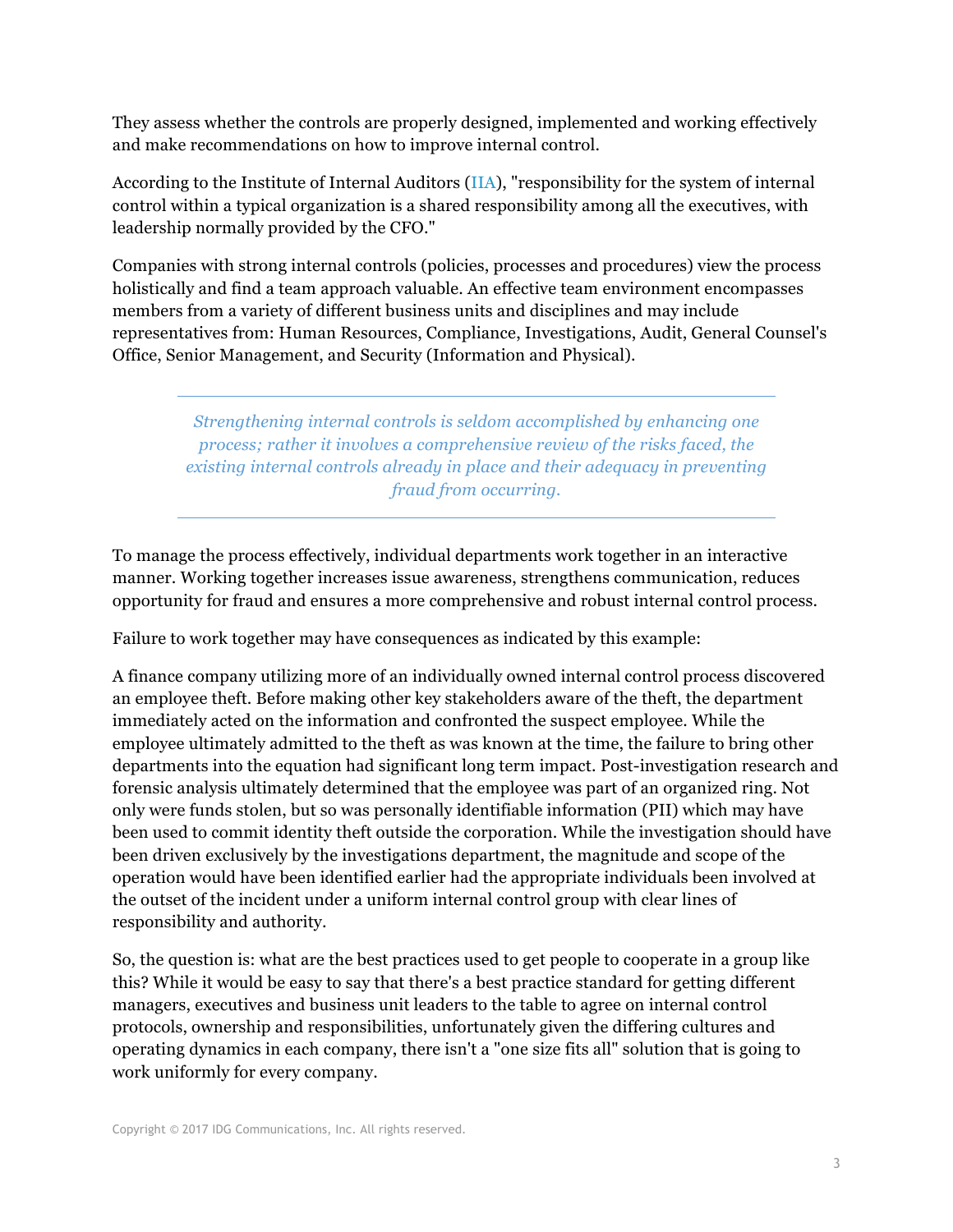However, from my experience, a "top down" approach involves the formation of an internal controls working group, headed by the audit department with the support of the audit committee. This works in many companies, especially as there is accountability under Sarbanes Oxley to the audit committee and the company's board of directors. While some business unit leaders naturally resent being told what to do, what processes to implement, and how to implement them, eventually most will comply given the regulatory and internal reporting environment mandating that certain steps are taken. It is possible to avoid the resentment through good old fashioned relationship-building, where you bring multidisciplinary teams together willingly under the auspices of tightening internal controls and building a stronger company.

#### **Communication**

One way to strengthen internal controls is by improving the communication process. I've seen countless situations where key stakeholders are unaware of major events occurring within a corporation or business unit. This is problematic as there is no opportunity for management to fix something that they're unaware is broken. Regular interaction and communication between departments is paramount in this process.

Communication protocols must be established and agreed upon enterprise wide. Critical incident event distribution notification processes and procedures must be in place to ensure everyone is aware of an incident and understands what their defined roles are when the incident occurs.

*An effective notification system operates over a central server, delivers event messaging to predefined employees in "real time," as the event occurs, and is sent directly to the employees and their smart devices.*

Part of incident awareness lies with the ethics, hotline and event notification systems being used by the corporation pursuant to Sarbanes Oxley requirements. Many industry professionals have experience with the operation of ethics and compliance hotline systems but not all incidents are reported through these compliance mechanisms. One of the key questions surrounds how companies notify key stake holders when an event occurs outside the ethics or compliance system? While this communication often falls under a first responder type program, it is imperative that companies have defined processes and communication protocols in place to notify the key management employees who "need to know."

An effective notification system operates over a central server, delivers event messaging to predefined employees in "real time," as the event occurs, and is sent directly to the employees and their smart devices. This level of event notification ensures that the people who need to know about an incident are made aware in a timely manner and fosters immediate and unified response as required.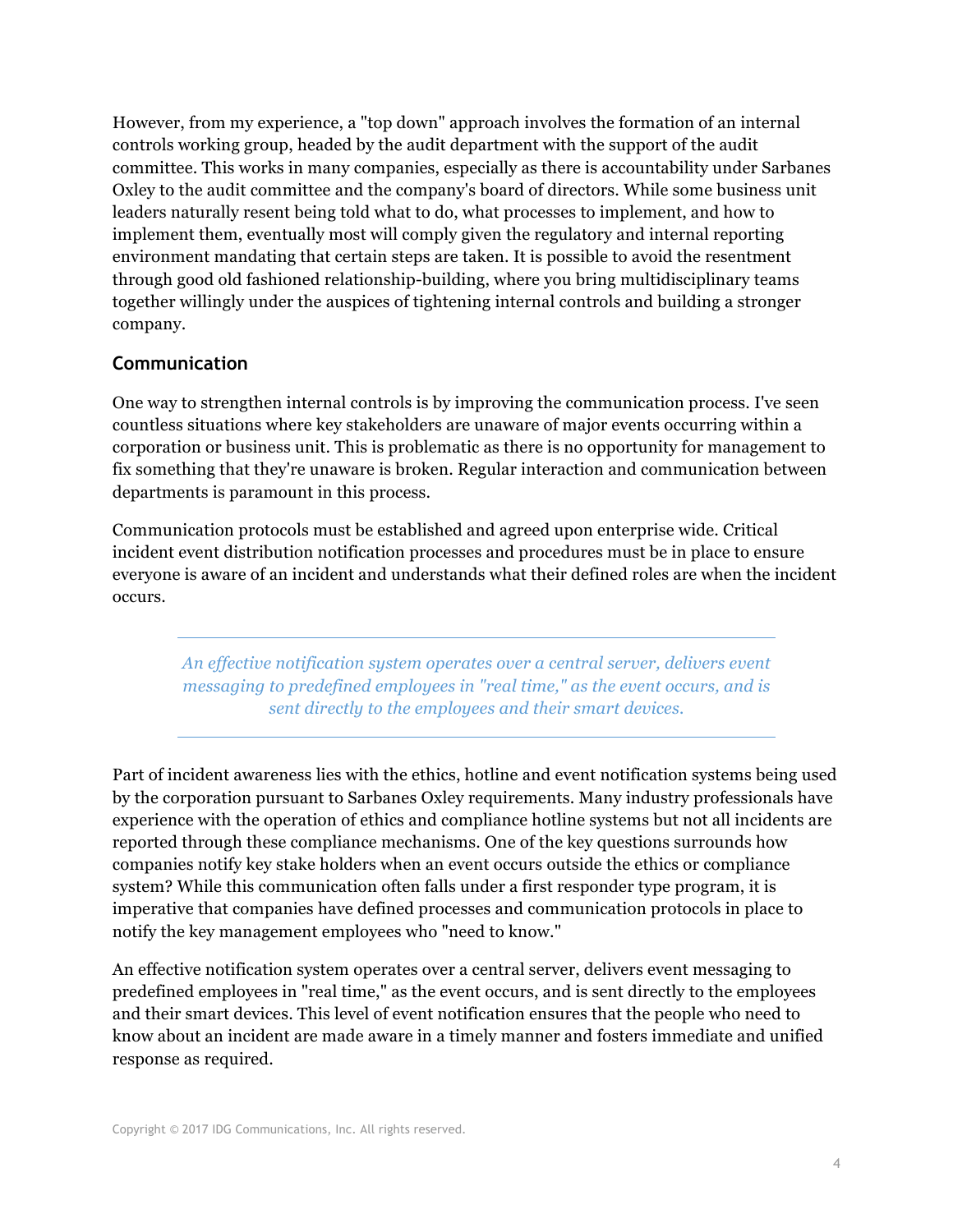While many companies either utilize in-house resources or contract with a vendor to provide these ethics, code of conduct and incident reporting services, an increased number of system reports generally assist in strengthening internal controls as it provides more opportunities to evaluate reported events and corresponding internal control deficiencies.

One of the methods to strengthen the internal controls associated with this process involves evaluation of the communication protocols used to promote the ethics hotline, employees awareness of the hotline tool, how to access it and ways to use it effectively. According to the 2010 ACFE Report to the Nation, frauds are most likely to be detected through a tip than by any other means. This process may be strengthened through increased promotion of the hotline in company mailings, internal communications, newsletters and company website.

While not all calls to the ethics hotline are indicative of an internal control weakness or fraud, the ones that are demand increased scrutiny to determine root cause analysis. Once the root cause has been determined, there is an opportunity to strengthen internal controls if a control was either exploited or nonexistent.

### **Segregation of duties**

One area where many companies can significantly strengthen their internal controls involves segregation of duty policies and this is often considered the "primary internal control." It is imperative that there are adequate segregation of duties involving custody, authorization and control of source documents and records. That is, one person should not have the sole authority to initiate a transaction, authorize or approve a transaction and complete the transaction without appropriate sign off processes and differing levels of management approval. The lack of proper segregation of duty policies is most often the root cause of many fraud and theft events in companies without strong internal controls in this area.

*One area where many companies can significantly strengthen their internal controls involves segregation of duty policies and this is often considered the "primary internal control."*

There have been so many examples of fraud committed directly as a result of a company's failure to segregate duties that it's not necessary to focus solely on one. Rather, it's important to examine the common themes that contribute to these frauds. The fraud usually occurs in a finance area; involves someone with unsupervised control over company funds and documents (checks) and access to banking accounts for deposits and withdraws; there is no segregation of duties and the fraud occurs in companies with lax internal controls. So, for example a bookkeeper is able to write a check to himself without worrying about being detected.

Using established fraud prevention best practices, financial duties (cash disbursements) should always be segregated amongst multiple employees. This usually means that there are multiple employees involved in the financial process with oversight at several places in the process. This ensures that one employee cannot manipulate the entire process and increases awareness

Copyright © 2017 IDG Communications, Inc. All rights reserved.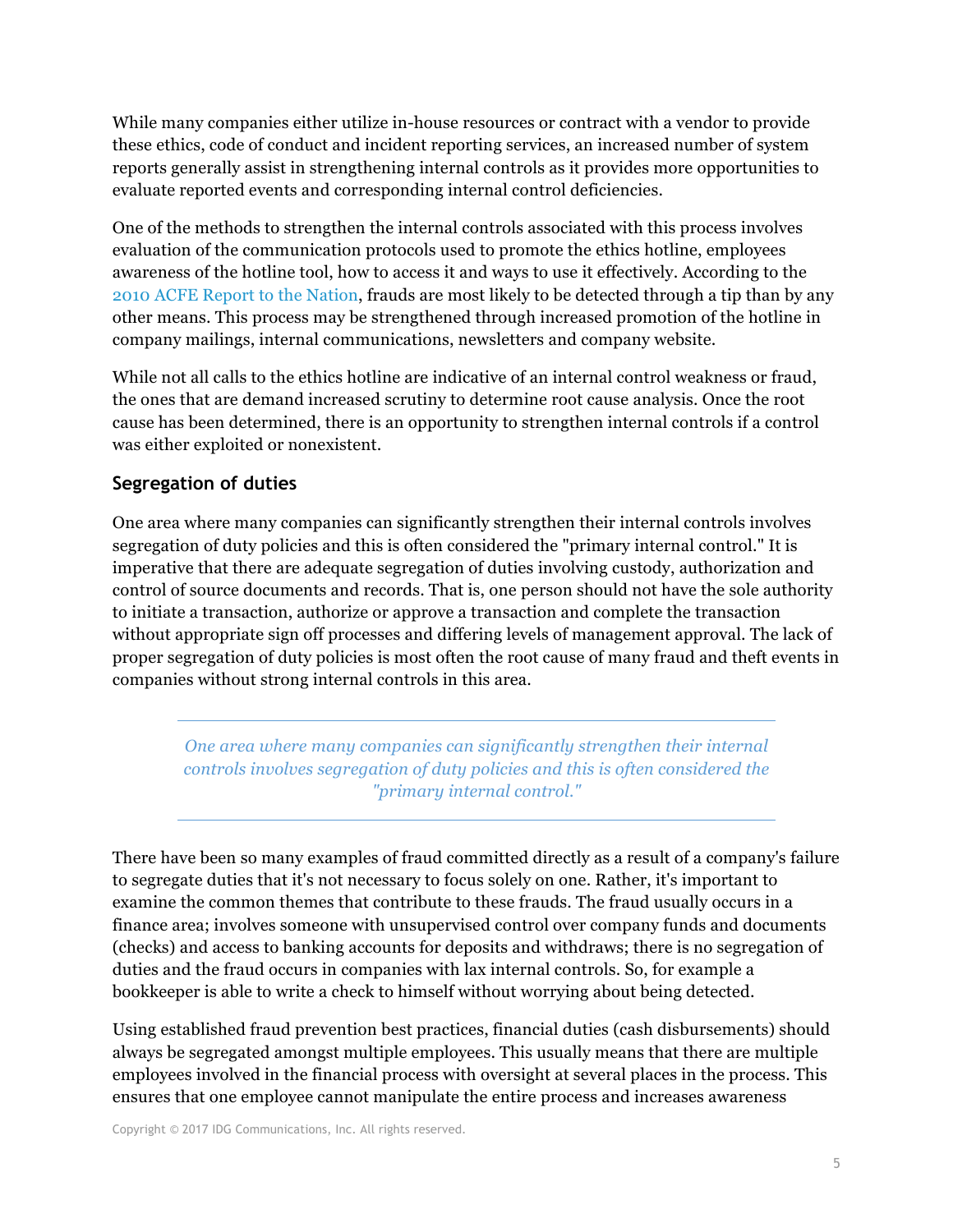amongst employees that someone is not only looking, but conducting random audits to reconcile financial transactions. Check stock should be controlled and secured, secondary levels of management approval and dual signatures on checks and payment authorization on amounts over pre-established financial levels should be required. Further, all employee should have individual financial transactional levels established which vary according to their management levels, or position of authority, business unit needs and ability to obligate the business to a financial commitment.

Checks are not the only area of concern. The same type of internal controls should be in place for company credit cards and electronic payment tools. It would be just as easy for one employee with complete responsibility for accounts payable to fraudulently wire money outside the company or establish fraudulent electronic payments without the proper level of oversight and control. Segregation of duties in this area would also prevent an employee from creating "phantom" vendor accounts, false invoices and making payments against those invoices without additional verifications in place.

### **Lessons learned**

While no company wants to experience internal or external fraud events, victimization may have long term corporate anti-fraud benefits if all departments have comprehensive incident handling protocols and the incident is handled appropriately after the fact.

Appropriate handling always includes post event analysis which provides the company with an excellent "lessons learned" opportunity. During this process stakeholders need to be asking the tough questions and gathering information to identify the factors that allowed the event to occur.

The process should not be viewed as a fault finding mission but a determination of whether there was a company, policy, procedure or guideline in place to address this situation, whether the guidelines were followed as designed or adequate to address (or prevent) the specific situation that occurred.

If the fraud event occurred because an employee(s) simply failed to follow the internal control policies, then there are corrective measures that business units may take to ensure policies are followed in the future. These include communication to employees regarding increased awareness, correct handling processes and policy adherence. It may simply be that employees performed as expected under the circumstances but there were insufficient internal control policies in place to guide their behavior. Lessons learned here will strengthen internal controls through the creation of new ones.

A fraud event without in-depth incident evaluation, lessons learned and corrective action generally means that there is an excellent chance the criminals will reload the activity and the company will continue to experience high levels of fraud.

A great example of this involves timekeeping amongst non-exempt employees. Many companies are now using electronic payroll systems offered through services like ADP to track arrival at work, departure from work, lunch, sick and vacation days. The systems work well but like any

Copyright © 2017 IDG Communications, Inc. All rights reserved.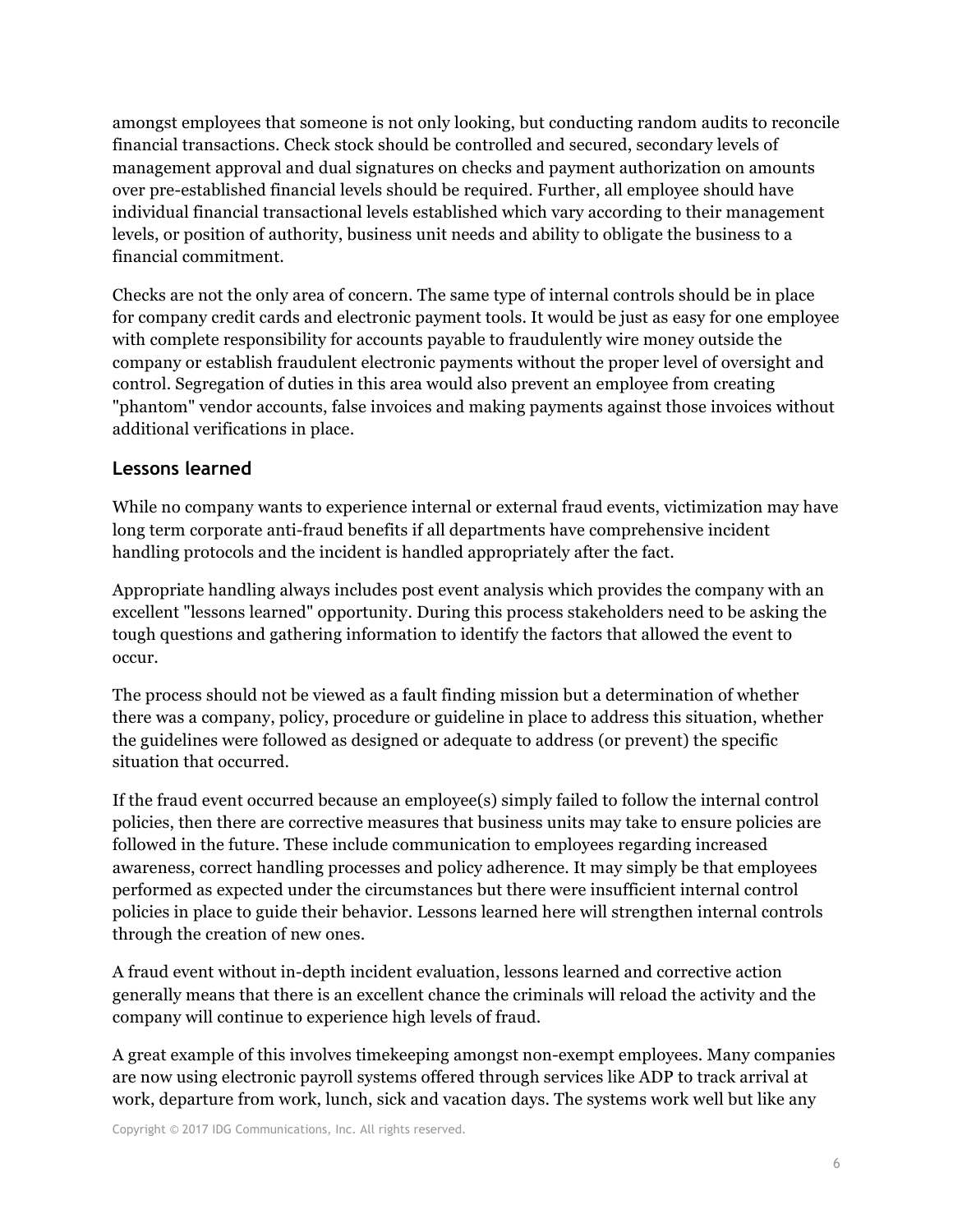other technology, after implementation, there are always employees trying to figure out how to beat the system and steal time. Simply put, arrive 15 minutes late to work and your check is being docked that amount of time. Once two or three investigations are conducted into this kind of activity the methods used by employees trying to manipulate the clock are known and the holes that allowed the activity to occur can be plugged. Additionally, as stealing time is usually a violation of the company's Code of Conduct policies, when employees are terminated for stealing time, and it becomes known that termination is what the company's response to that action was, it serves as a deterrent to future activity like this.

# **Technology**

While technology enables us to perform essential business functions, there are direct correlations between technology, fraud events and the internal control process. Technological applications are probably the single greatest sources of risk and exposure that businesses face. Robust internal controls, including platform and network access controls, remote usage and password protection policies, are needed to regulate the entire computing platform.

Additionally, there must be internal controls in place for all mobile computing applications and company telecommunication devices like personal computers and smart phones. Given how quickly technology is changing, strengthening internal controls in this area revolves around fluid processes as the technology is not static.

A great example of the evolving technology, risk and demand for internal controls involves cloud computing. While cloud computing is viewed as a way to reduce computing costs, the need for strengthened internal controls is significant as your company's information is not under your direct oversight and control.

As indicated earlier, this is a significant reason why information security professionals are one of the teams responsible for internal control oversight.

# **Fraud risk assessments**

In accordance with current legislation and regulation, many of the internal controls in place today are specifically designed to protect Personally Identifier Information (PII), and consumer data in the possession of businesses. In today's business environment, consumer and information protection are paramount. Internal controls can be strengthened through departmental fraud risk assessments, audits, and an examination of policies and procedures, particularly those that involve employees who have direct interaction with consumers and their PII. The methods in which data's gathered, handled, stored, and destroyed in conjunction with the company's data retention practices should be examined in detail. Additionally, an assessment of the information and physical security practices, protection methods and controls surrounding the consumers and their PII data should be conducted to find the vulnerabilities and take corrective actions surrounding these internal controls.

Providing self-assessment check lists to department managers and requiring a semi-annual review of policies, practices and procedures is an effective method for assessing key controls and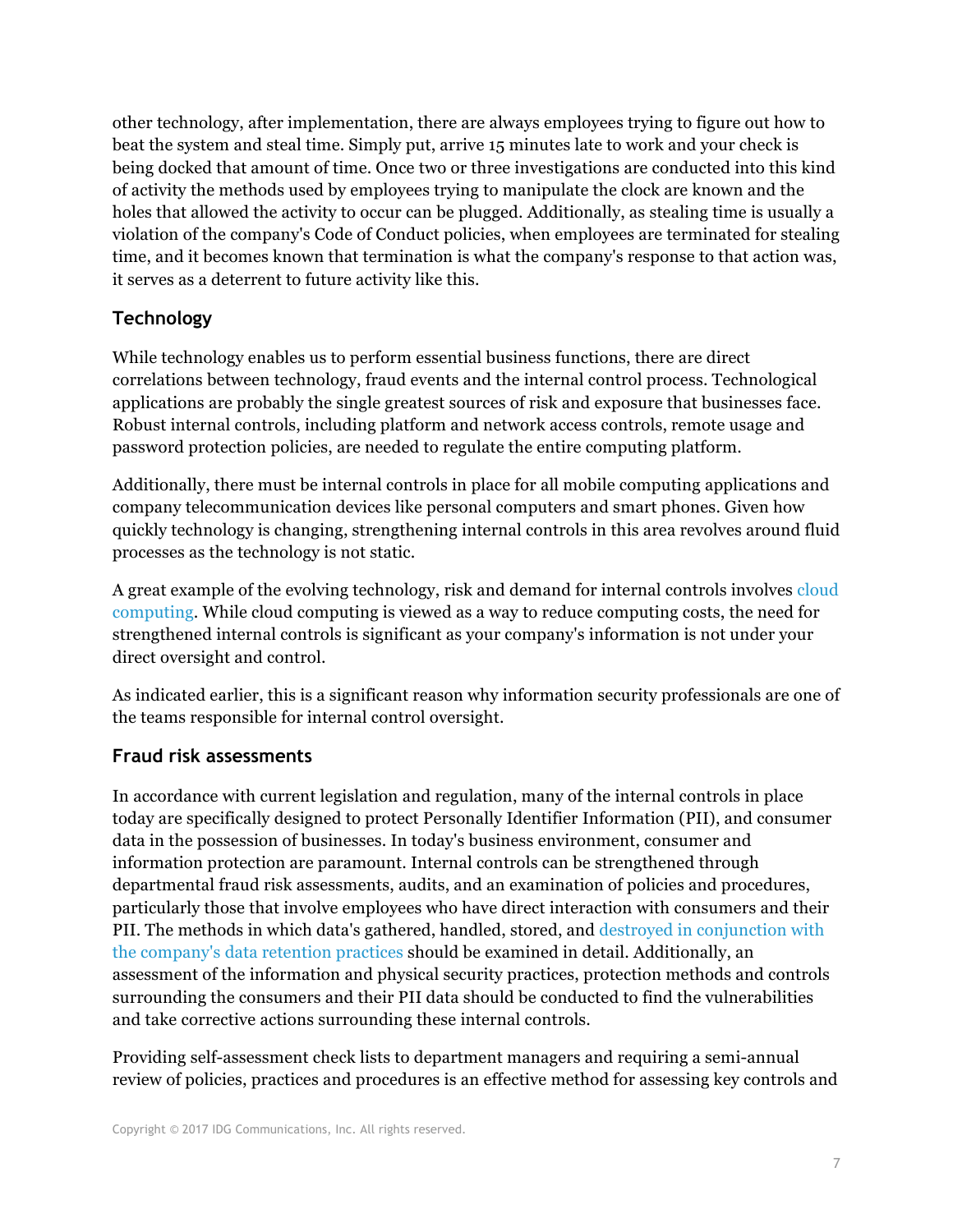ensuring that they are adequate for preventing fraud. Additionally, fraud risk assessments safeguard company assets, protecting the company from added liability and financial exposure. Oversight for semi-annual review usually comes from either the compliance or audit departments. While PII is a major concern for privacy reasons and data breaches, there are a variety of critical business processes and procedures that could be examined in fraud risk assessments depending on the type of business, the industry and the regulation or oversight of the business. Oversight for fraud risk assessments is typically the responsibility of the company's audit department.

*Providing self-assessment check lists to department managers and requiring a semi-annual review of policies, practices and procedures is an effective method for assessing key controls and ensuring that they are adequate for preventing fraud.*

# **Testing key controls**

It is essential to differentiate fraud risk assessments from control testing. The primary purpose of fraud risk assessments is gathering information about processes, procedures and controls while control testing determines whether the controls are working as intended or not.

It is important that we test internal controls in a controlled environment as internal controls that are only tested under "live fire," real time conditions may not actually be effective controls at all. Testing is an integral part in any control environment and may be a key indicator in not only assessing how strong the internal controls are but whether they need to be strengthened. Simulated, situational testing may also assess event readiness and effective business unit processes. The type of testing, the regularity of the testing and the testing schedule will vary from business to business and may be determined by individual company needs and regulatory requirements.

All technology and information based tools should be tested. A perfect example of internal control testing in the technology area involves testing access controls and information availability via online Internet information platforms. A recent test conducted by one company found a security flaw in the platform, which unknowingly exposed consumers' PII to the general public and had been doing so for a period of years until it was detected. The hole was plugged but the damage was already done!

According to the SEC, Section 404 of the Sarbanes Oxley Act requires and reinforces the need for control testing:

The Act directs the Commission to adopt rules requiring each annual report of a company, other than a registered investment company, to contain (1) a statement of management's responsibility for establishing and maintaining an adequate internal control structure and procedures for financial reporting; and (2) management's assessment, as of the end of the company's most recent